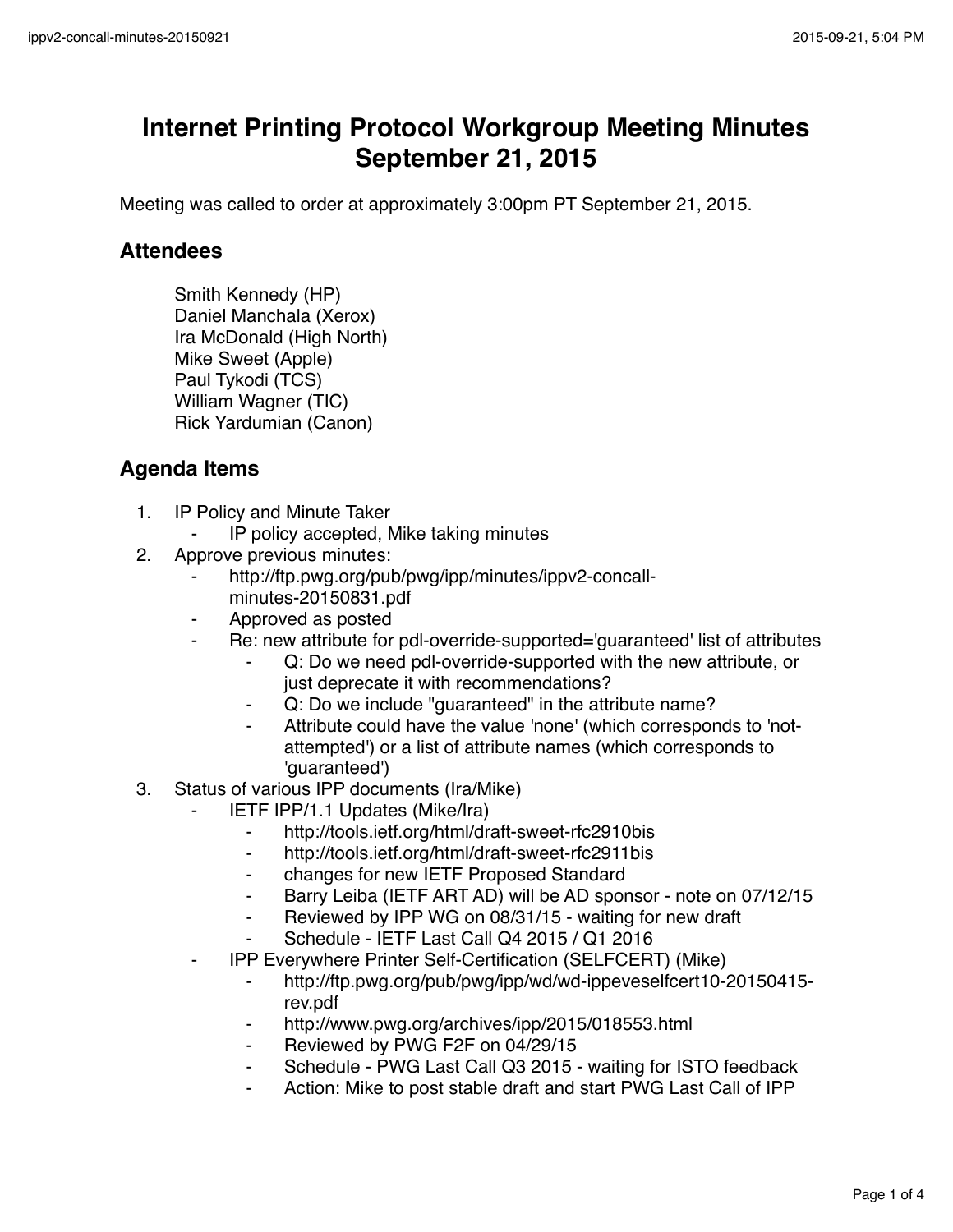- Everywhere Printer Self-Certification Manual
- ⁃ IPP Implementor's Guide v2.0 (IG) (Smith)
	- http://ftp.pwg.org/pub/pwg/candidates/cs-ippig20-20150821.docx
	- ⁃ http://ftp.pwg.org/pub/pwg/candidates/cs-ippig20-20150821.pdf
	- ⁃ PWG Formal Vote completed August 21, 2015 (pass)
	- To be published as PWG 5100.19-2015
- 4. PWG IPP/2.0, 2.1, 2.2 Updates (Mike/Ira)
	- ⁃ http://ftp.pwg.org/pub/pwg/ipp/wd/wd-ipp20-20150921.pdf
	- ⁃ DM1: Update the last sentence to start with "In addition, values of ..." to separate the media-color/type constraints a bit.
	- Action: Mike to start call for objections to IPP 2.0 Last Call process in the SC, ending Sept 25th
	- Action: Mike to post stable draft of IPP 2.0 and start PWG Formal Vote from 9/25 to 10/23
- 5. Review of "job-password-format" (Smith)
	- ⁃ http://ftp.pwg.org/pub/pwg/ipp/wd/wp-job-password-format-20150909 rev.pdf
	- Title: IPP Job Password Repertoire
	- Q: Do we intend to make this a mini 5100.x standard?
		- A: Possibly, could be folded into System Service or as a mailing list registration (if simple enough)
		- ⁃ Defer decision on this until we know the scoping
		- Advantage of including in a spec is that it will get more eyes and more recognition.
	- ⁃ Section 3: Update to "Rationale for IPP Job Password Repertoire"
		- Avoid use of normative/conformance verbiage, e.g., "Suggests deprecation of" instead of "Deprecates", "Suggests" instead of "Defines", etc.
	- ⁃ SHA-3 has been published
		- Put together registration template for job-password-encryption for the new values
	- Don't use "job-password-limits", use "job-password-minimum-length" with "job-password-supported" (existing)
	- Section 4.2:
		- ⁃ "job-password-formats-supported" => "job-password-repertoiresupported"
		- ⁃ Values should be "prefix\_name" where prefix is "ascii" or "unicode", name comes from Unicode TR with the character class database names/aliases
			- http://www.unicode.org/charts/
			- ⁃ See PWG 5101.2: RepertoireSupported Element
			- ⁃ Action: Mike to update IANA IPP registry for repertoiresupported attribute and values
		- Q: Do we want a system/site-defined value?
			- A: We can make this "1setOf (type2 keyword I name)", with names for vendor repertoire
			- Still doesn't allow client to know what to do with the vendor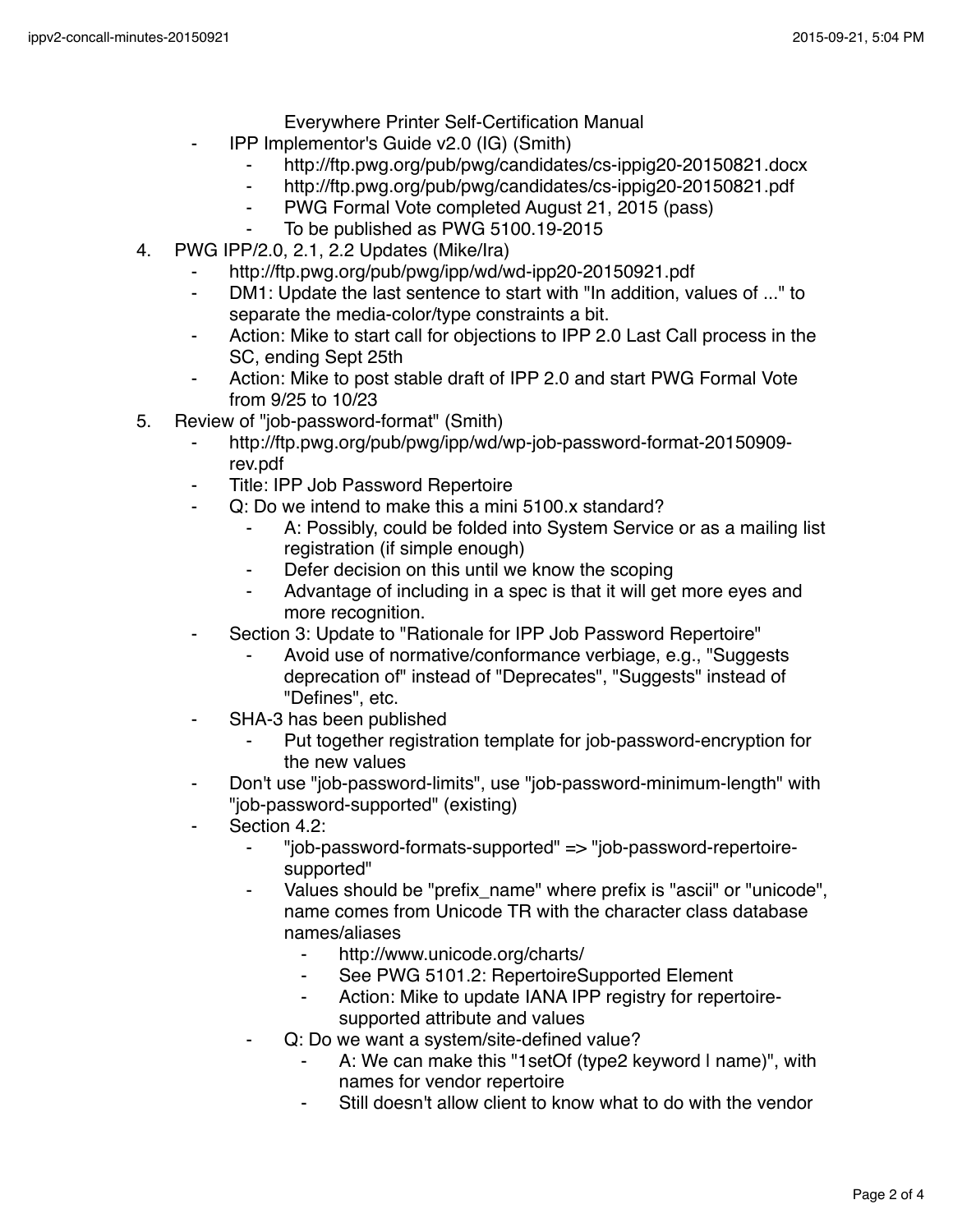values, but vendor-specific clients would know what to do

- Q: Do we need multiple values?
	- Original purpose was to tell client the 1 password format that is acceptable for job-password values
	- ⁃ Important to convey capabilities (only have a numeric keypad)
	- Impossible to validate values when job-password is encrypted
	- A: Want a separate job-password-repertoire-configured Printer attribute that specifies the repertoire to use at the client end, job-password-repertoire-supported Printer attributes lists all of the (currently) available repertoire (for use by admin to configure the -configured value)
- job-password-repertoire-supported (1setOf (type2 keyword I name))
- ⁃ job-password-repertoire-configured (type2 keyword | name)
- Semantic Model: -supported would be put in the Capabilities group
- Use case: Client requests configured password repertoire to determine range of characters to allow for user input.
- For unicode complex, look at Unicode code charts to define properly
- Maybe add indic/arabic digits
- Section 4.3:
	- Drop this
- Section 5.1:
	- Add references
	- Make keyword values lowercase, normalize (sha1, sha2-NNN, sha2-NNN\_MMM, etc.)
		- Existing IANA registry for hash functions maybe re-use value?
	- Better table format so that deprecations are clearly next to keywords
	- ⁃ MD5 -> uses the MD2 hash algorithm?
	- Reference NIST spec for guidance on when to stop supporting hash functions
		- Use as justification to deprecate MD2, MD4, MD5, and SHA1
- 1. Review of IPP System Service (Ira/Mike)
	- ⁃ http://ftp.pwg.org/pub/pwg/ipp/wd/wd-ippsystem10-20150920-rev.pdf
	- ⁃ Interim draft need to add operation and attribute details
	- ⁃ Reviewed by IPP WG on 08/31/15 stopped at section 6.9.1
	- ⁃ Did not get to this
	- ⁃ Schedule Prototype draft in Q4 2015
		- Re: user vs. system operations for system service
			- ⁃ Most are system (admin/operator) operations
			- ⁃ Focus on "what are the user operations"
			- Q: Should a user be able to read the roll-up counters from the system service?